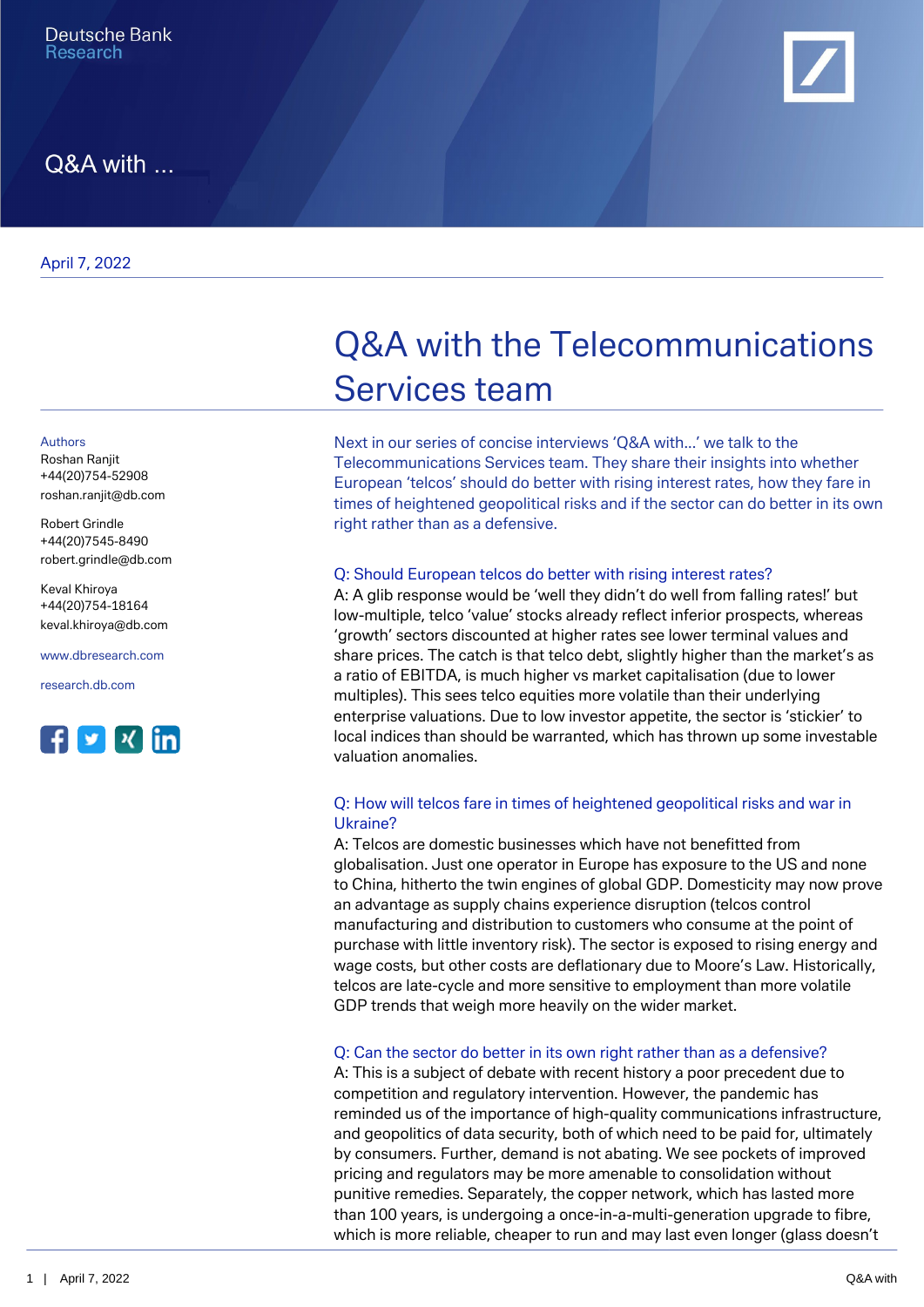

## Q&A with the Telecommunications Services team

rust!). Over time, telco cashflows should improve as capex wanes and a longduration asset starts to yield returns. Private equity senses a mismatch between public and private telco valuations and is bidding for assets. In our opinion, public markets will catch up. Perhaps they already have as 'pure' European telcos are outperforming by 14% ytd.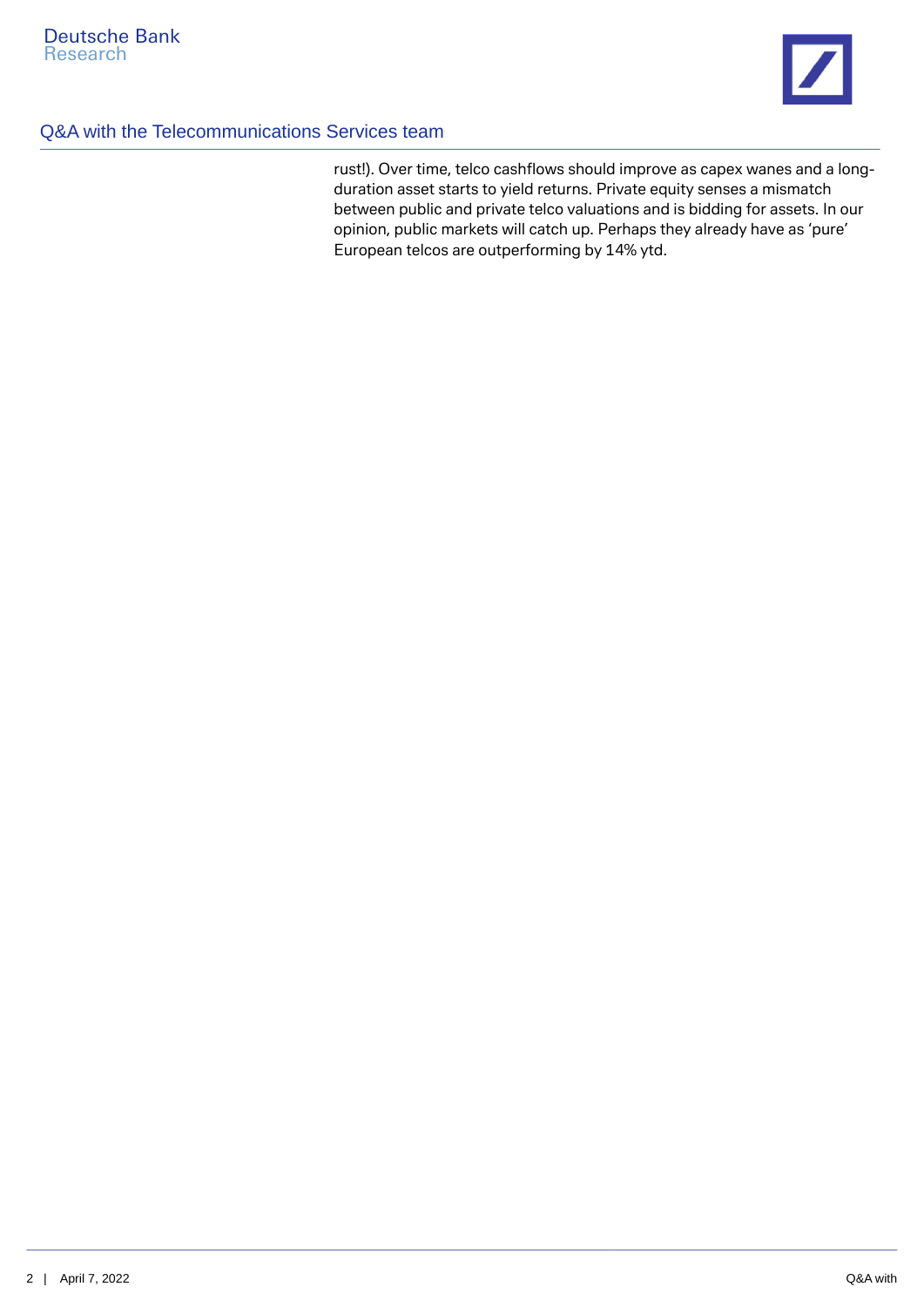

# Q&A with the Telecommunications Services team

Clients of Deutsche Bank Research can access more here:

- [Stepping back: perennial wall flower or late bloomer? Telcos are budding.](https://research.db.com/Research/Article?rid=52cc411a-221a-458a-861d-25194c65ea94-604&kid=RP0001&documentType=R&wt_cc1=IND-1576-2908)
- [Outlook 2022: Short circuit to reset as infra and ServeCo value bifurcate](https://research.db.com/Research/Article?rid=879fe3cc-42c5-11ec-abf9-8433612dc805-604&kid=RP0001&documentType=R&wt_cc1=IND-1576-2908)